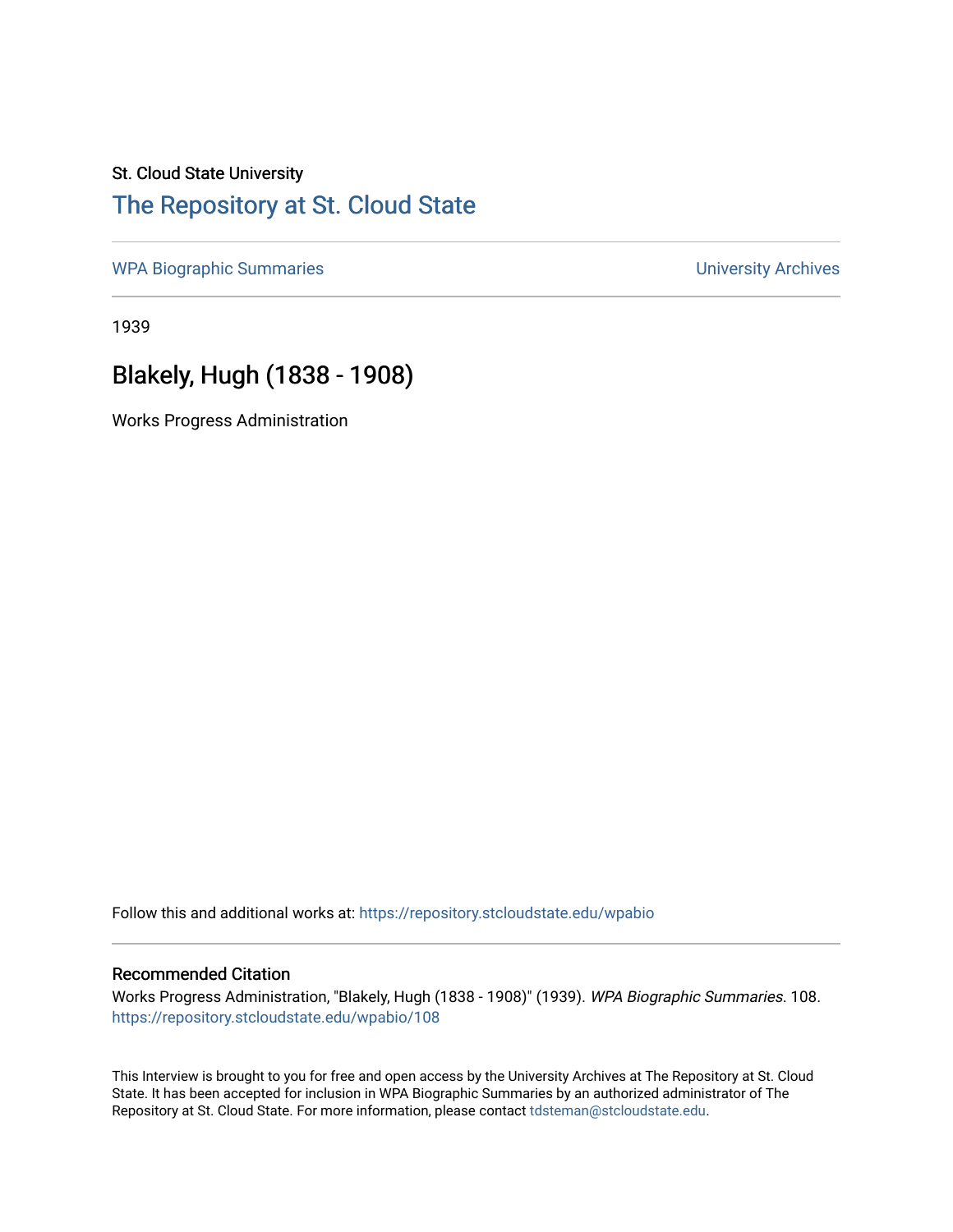#### BLAKELY, HUGH

 $22.15 - 1$ 

## FILE NO.  $B=111$

Hugh Blakely was born in Ontario, Canada, in 1838. He came to Hastings, Minnesota, in 1856, where he remained two years, then coming to Paynesville and taking a claim. Up to this time his principal occupation had been carpentering. He improved his farm and erected buildings on it and remained on it until 1873, when he bought his present farm of two hundred and forty acres and moved upon it and improved it and has remained upon and operated it ever since. Mr. Blakely has been a prominent person in town and county affairs. having held the office of justice of the peace seventeen years, and county commissioner of Monongalie county three years, as well as being on the school board for many years.

> Taken from: Early History of Maine Prairie Page 81